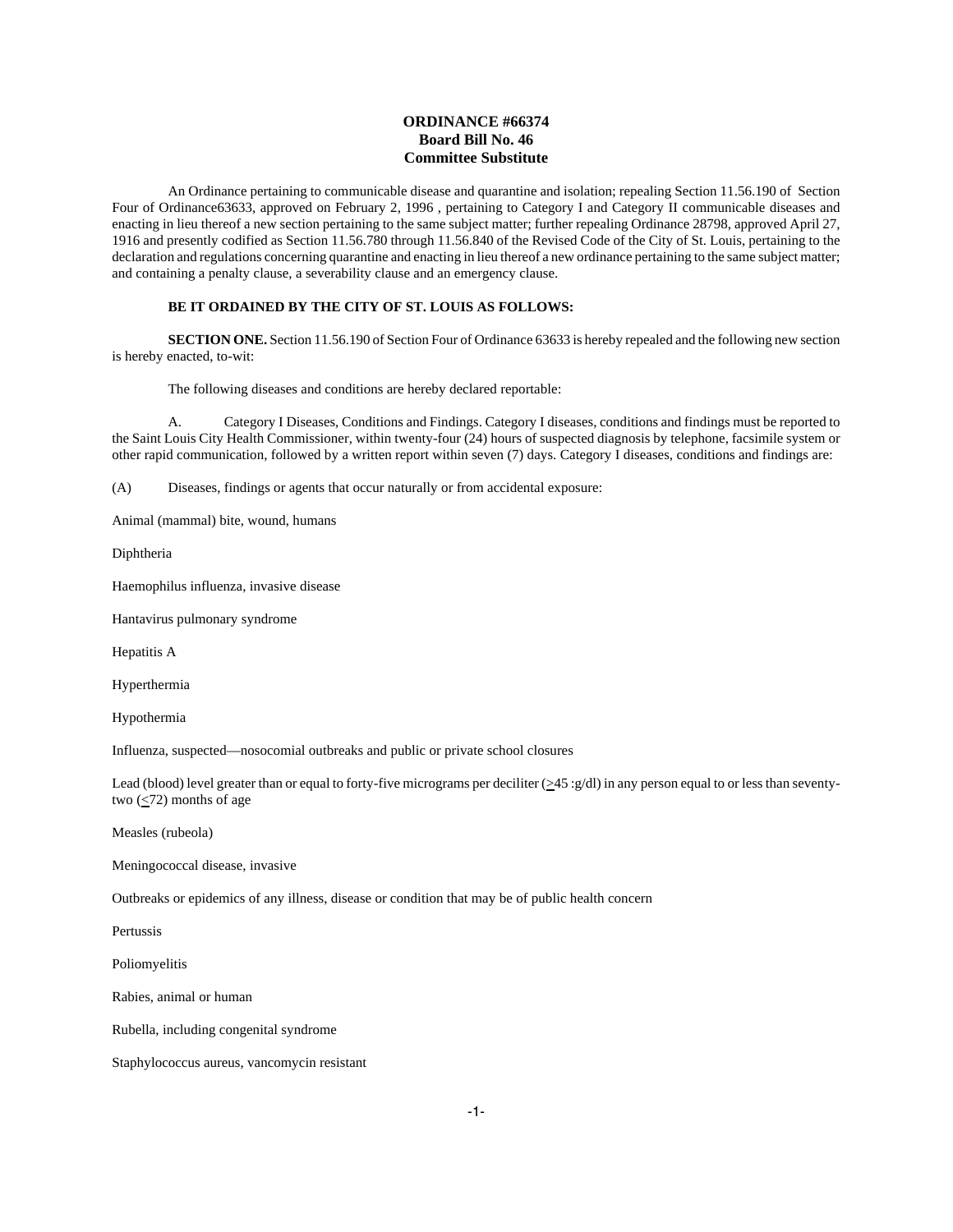# **ORDINANCE NO. 66374** Board Bill No. 46

Streptococcus pneumoniae, invasive in children less than five (5) years

Syphilis, including congenital syphilis

Tuberculosis disease

Typhoid fever

(B) Diseases, findings or agents that occur naturally or that might result from a terrorist attack involving biological, radiological, or chemical weapons:

Adult respiratory distress syndrome (ARDS) in patients under 50 years of age (without a contributing medical history)

Anthrax

Botulism

Brucellosis

Cholera

Encephalitis/meningitis, Venezuelan equine

Glanders

Hemorrhagic fever (e.g., dengue, yellow fever)

Plague

Q fever

Ricin

Smallpox (variola)

Staphylococcal enterotoxin B

T-2 mycotoxins

Tularemia

(C) Diseases, findings or adverse reactions that occur as a result of inoculation to prevent smallpox, including but not limited to the following:

Accidental administration

Accidental implantation (inadvertent autoinoculation)

Bacterial infection of site of inoculation

Congenital vaccinia

Contact vaccinia (i.e., vaccinia virus infection in a contact of a smallpox vaccinee)

Eczema vaccinatum

Erythema multiforme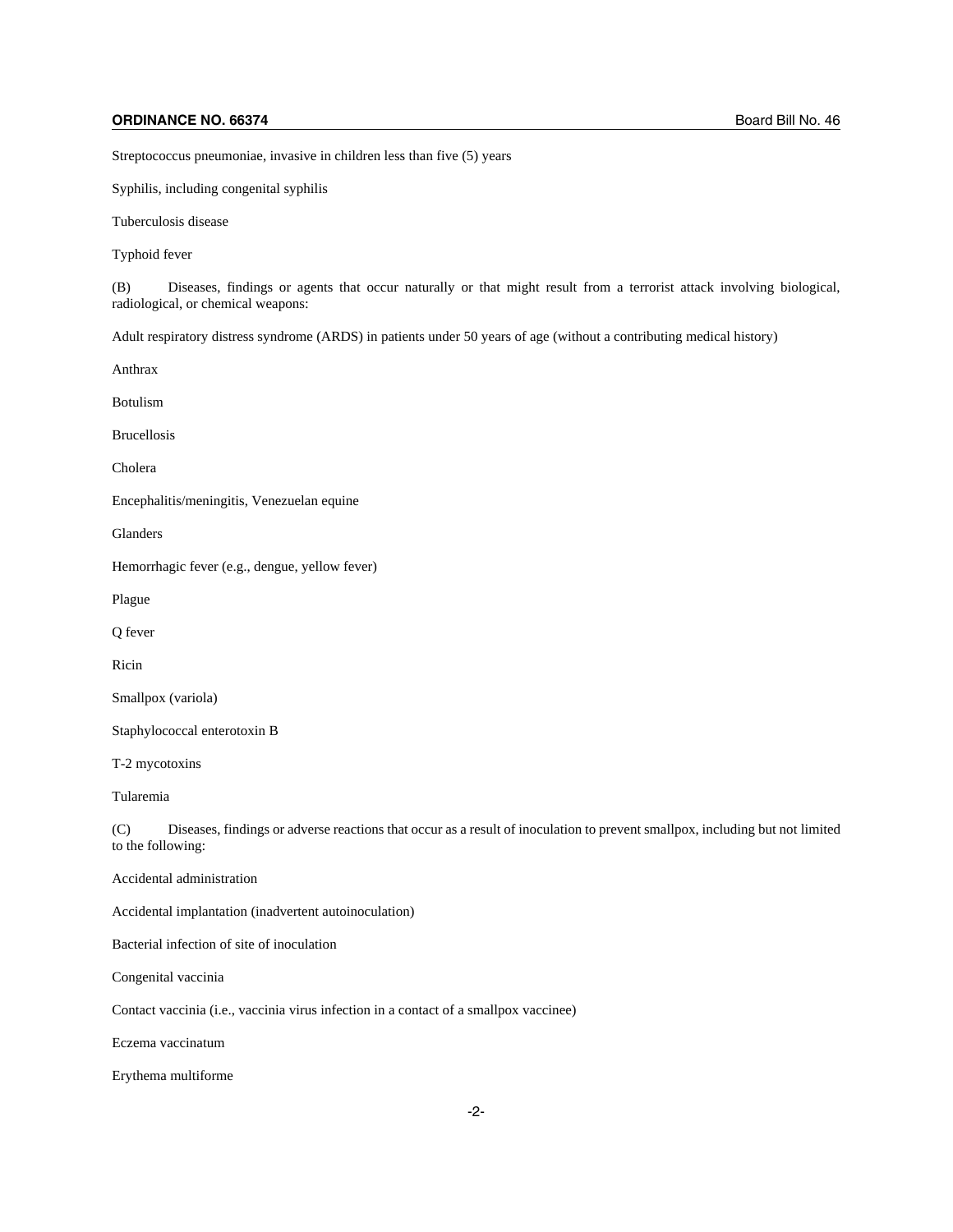Generalized vaccinia

Post-vaccinial encephalitis

Progressive vaccinia (vaccinia necrosum, vaccinia gangrenosa, disseminated vaccinia)

Vaccinia keratitis

(2) Category II diseases or findings shall be reported to the local health authority or the Department of Health and Senior Services within three (3) days of first knowledge or suspicion. Category II diseases or findings are—

Acquired immunodeficiency syndrome (AIDS)

Arsenic poisoning

Blastomycosis

California serogroup viral encephalitis/meningitis

Campylobacter infections

Carbon monoxide poisoning

CD4+ T cell count

Chancroid

Chemical poisoning, acute, as defined in the most current ATSDR CERCLA Priority List of Hazardous Substances; if terrorism is suspected, refer to subsection  $(1)(B)$ 

Chlamydia trachomatis, infections

Coccidioidomycosis

Creutzfeldt-Jakob disease

Cryptosporidiosis

Cyclosporidiosis

Eastern equine viral encephalitis/meningitis

Ehrlichiosis, human granulocytic, monocytic, or other/unspecified agent

Escherichia coli O157:H7

Escherichia coli, shiga toxin positive, serogroup non-O157:H7

Giardiasis

Gonorrhea

Hansen disease (leprosy)

Heavy metal poisoning including, but not limited to, cadmium and mercury

Hemolytic uremic syndrome (HUS), postdiarrhea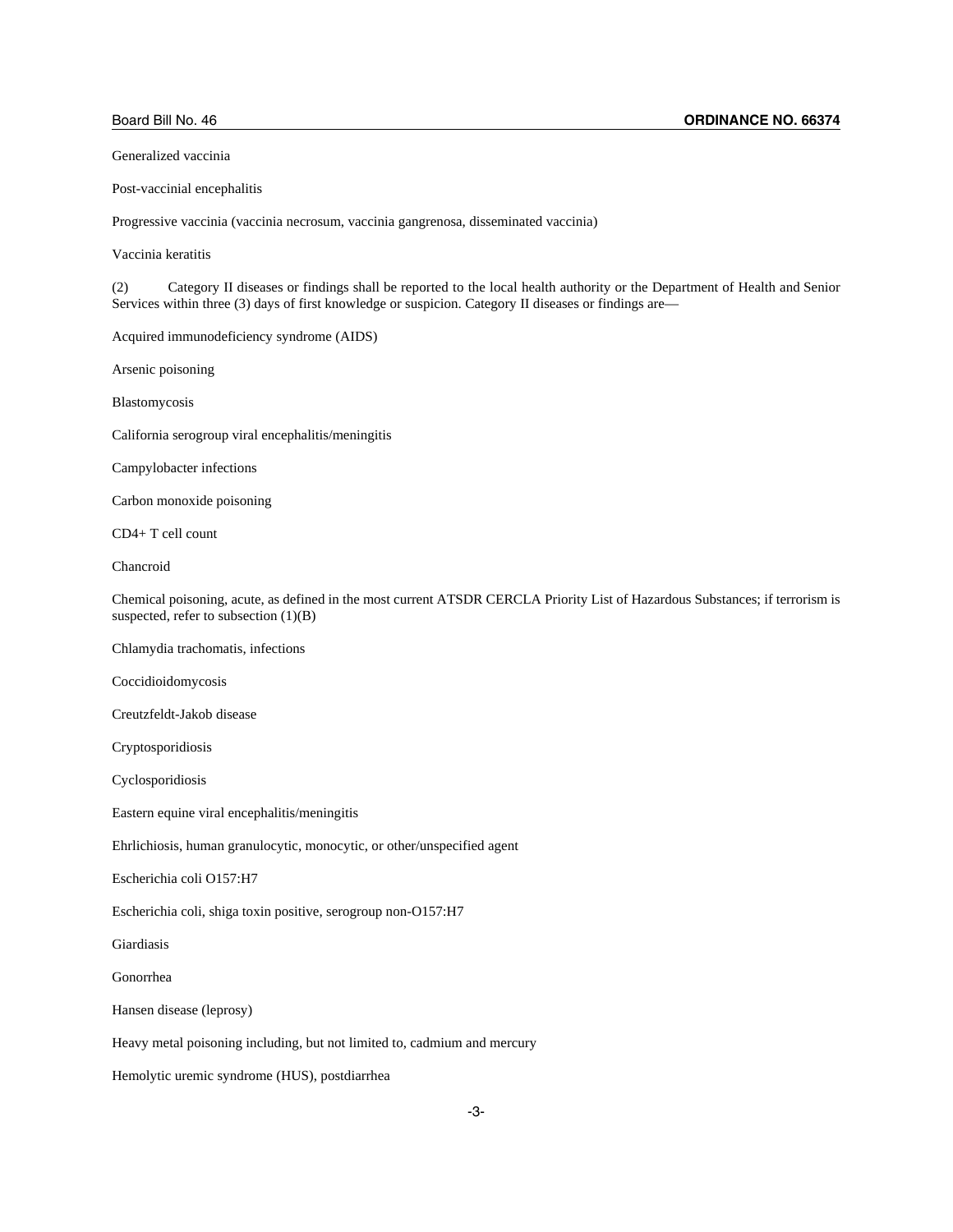### **ORDINANCE NO. 66374** Board Bill No. 46

Hepatitis B, acute

Hepatitis B surface antigen (prenatal HBsAg) in pregnant women

Hepatitis C

Hepatitis non-A, non-B, non-C

Human immunodeficiency virus (HIV)- exposed newborn infant (i.e., newborn infant whose mother is infected with HIV)

Human immunodeficiency virus (HIV) infection, as indicated by HIV antibody testing (reactive screening test followed by a positive confirmatory test), HIV antigen testing (reactive screening test followed by a positive confirmatory test), detection of HIV nucleic acid (RNA or DNA), HIV viral culture, or other testing that indicates HIV infection Human immunodeficiency virus (HIV) test results (including both positive and negative results) for children less than two (2) years of age whose mothers are infected with HIV Human immunodeficiency virus (HIV) viral load measurement (including nondetectable results)

Influenza, laboratory-confirmed

Lead (blood) level less than forty-five micrograms per deciliter  $(\langle 45 : g/d \rangle)$  in any person equal to or less than seventy two  $(\langle 7 \rangle)$ months of age and any lead (blood) level in persons older than seventy-two  $(272)$  months of age

Legionellosis

Leptospirosis

Listeria monocytogenes

Lyme disease

Malaria

Methemoglobinemia

Mumps

Mycobacterial disease other than tuberculosis (MOTT)

Nosocomial outbreaks

Occupational lung diseases including silicosis, asbestosis, byssinosis, farmer's lung and toxic organic dust syndrome

Pesticide poisoning

Powassan viral encephalitis/meningitis

Psittacosis

Respiratory diseases triggered by environmental contaminants including environmentally or occupationally nduced asthma and bronchitis

Rocky Mountain spotted fever

Saint Louis viral encephalitis/meningitis

Salmonellosis

Shigellosis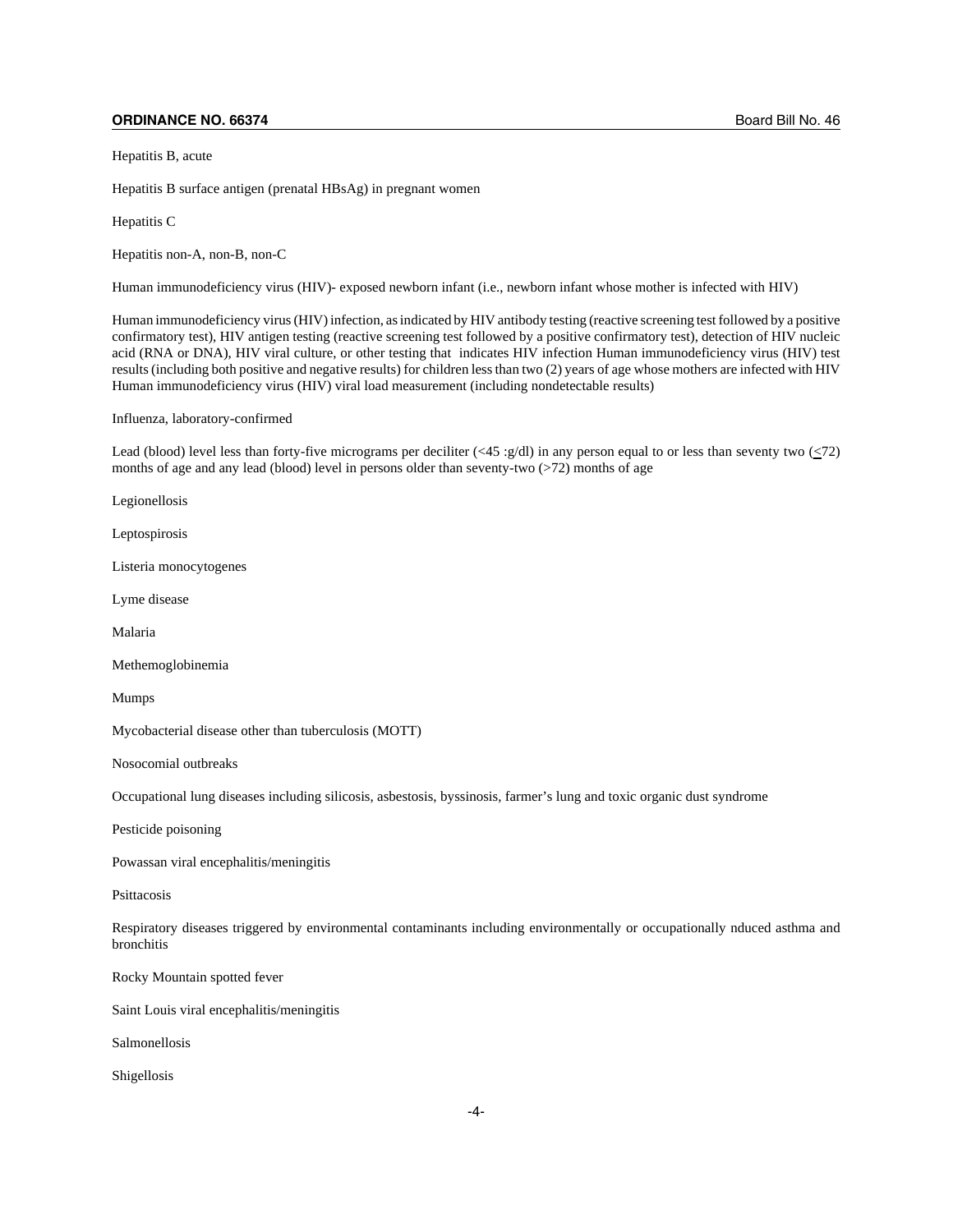Streptococcal disease, invasive, Group A

Streptococcus pneumoniae, drug resistant invasive disease

Tetanus

Toxic shock syndrome, staphylococcal or streptococcal

Trichinosis

Tuberculosis infection

Varicella deaths

West Nile fever

West Nile viral encephalitis/meningitis

Western equine viral encephalitis/meningitis

Yersinia enterocolitica

(3) The occurrence of an outbreak or epidemic of any illness, disease or condition which may be of public health concern, including any illness in a food handler that is potentially transmissible through food. This also includes public health threats than could result from terrorist activities such as clusters of unusual diseases or manifestations of illness and clusters of unexplained deaths. Such incidents shall be reported to the Health Commissioner by telephone, facsimile, or other rapid communication within twenty-four (24) hours of first knowledge or suspicion.

**SECTION TWO.** Ordinance 28798 is hereby repealed and in lieu thereof the following ordinance is hereby enacted.

**SECTION THREE. Definitions.** For the purposes of this section the following words or phrases shall have the meaning given herein.

1. "Board of Police Commissioners" means the appointed Board that oversees the Metropolitan St Louis Police Department.

2. "Chemical or radiological contamination" means a person has been exposed to and may physically have on their person any toxic or poisonous chemicals or precursors of toxic or poisonous chemicals, or radiation or radioactive materials at a level dangerous to human life.

3. "Chief of Police" means the Chief of the Metropolitan St Louis Police Department.

4. "City" means the City of St Louis, Missouri.

5. "Communicable disease" means a disease or condition, the infectious agent of which may pass or be carried, directly or indirectly, from the body of one person or animal or contaminated environment to the body of another person or animal.

 6. "Decontamination" means the cleansing process by which chemical or radiological contamination is removed from a person, animal or environment.

7. "Exposure" is defined as contact with suspected cases of a disease or a contaminated environment where there may be contact, absorption, ingestion or inhalation of an infectious agent or chemicals or radiation or radioactive materials that may result in infection with a disease or radiation illness.

8. "Health Commissioner" means the Health Commissioner of the City of St Louis, Missouri, in the Department of Health and Hospitals or their designee.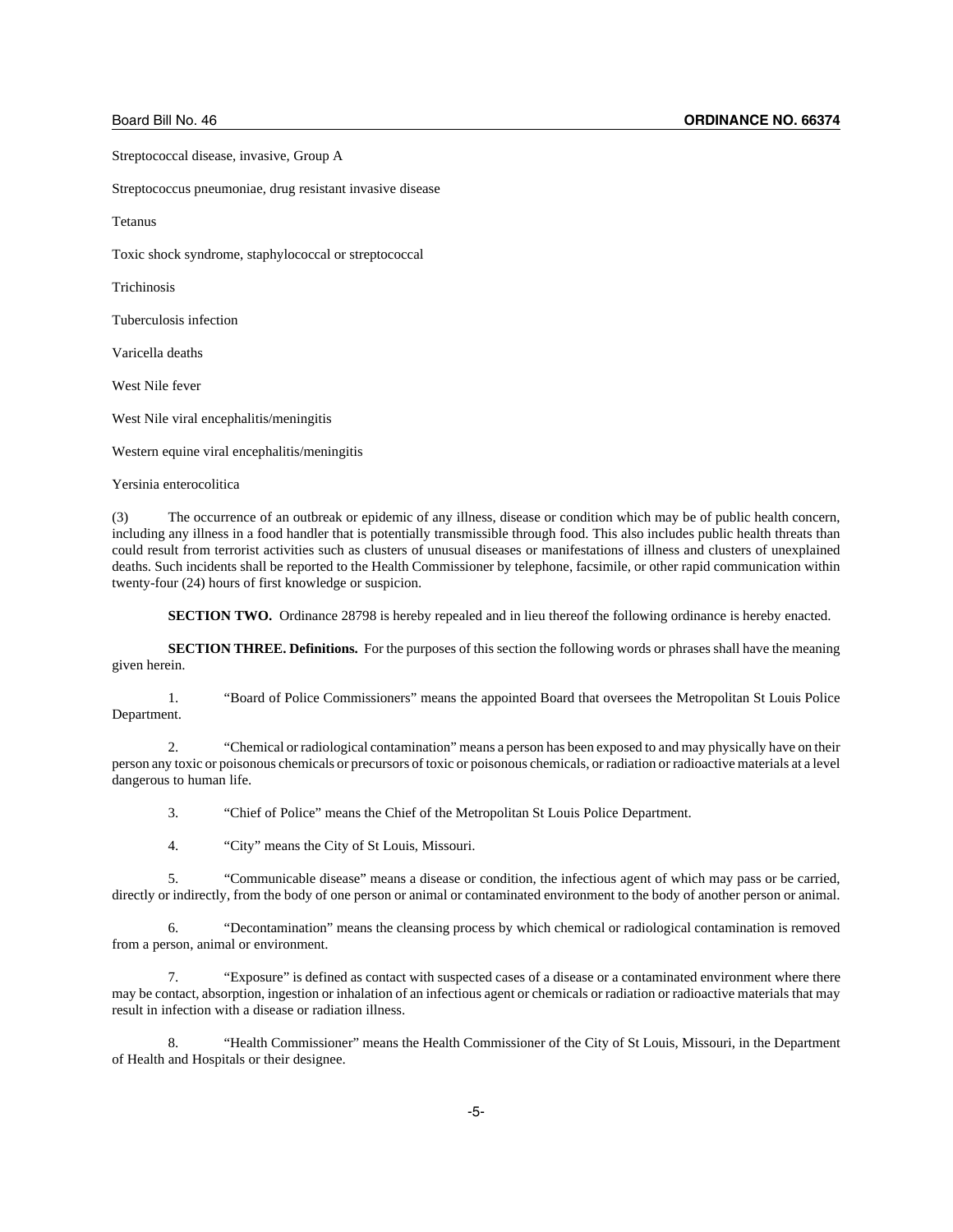# **ORDINANCE NO. 66374** Board Bill No. 46

9. "Isolation" is the separation for the longest period of communicability of infected individuals, premises and animals from other individuals and animals in places and under conditions as will prevent the direct and indirect transmission of the communicable disease from infected individuals or animals who are susceptible or who may spread the agents to others.

10. "Quarantine" the separation from others of persons, groups of persons, premises or animals who had the opportunity to acquire a communicable disease or chemical or radiological contamination through an infected person, animal or contaminated environment. The usual period of time will not be longer than the longest period of communicability of the disease or in the event of chemical and radioactive contamination, until decontamination occurs. The purpose of quarantine is to prevent direct or indirect transmission of the communicable disease, chemical or radiological contamination to other persons, animals or environments.

- A. Complete quarantine is a limitation of freedom of movement of persons, groups of persons or animals exposed to a communicable disease for a usual period of time not longer than the longest period of communicability of the disease or in the event of exposure to chemicals or radiation, until decontamination occurs, in order to prevent effective contact with the general population.
- B. Modified quarantine is a selective, particular limitation of freedom of movement of persons, groups of persons or animals determined on the basis of differences in susceptibility or danger of disease transmission. Modified quarantine is designed to meet particular situations and includes but is not limited to, the exclusion of persons from geographic areas or school or child care, the closure of schools, child care centers and places of public or private assembly and the prohibition or restriction of those exposed to a communicable disease or chemical or radiation contamination from engaging in travel into or from a specified area or in a particular occupation or activity.
- C. Quarantine of Premises is the closure of buildings, or parts of buildings, both public and private until they have been declared safe by the Director, Commissioner or their designated representative.

#### **SECTION FOUR. Establishment of Quarantine or Isolation**

The Health Commissioner shall establish appropriate quarantine or isolation rules and regulations as necessary to prevent the introduction or transmission of communicable disease, as defined in Section 11.56 of the Revised Code, or chemical or radiological contamination into, within or from the City including the St Louis Lambert International Airport and the water works.

#### **SECTION FIVE. Quarantine and isolation orders**

1. Any quarantine and isolation order issued by the Health Commissioner shall be in writing and contain:

- A. the identification of the person, group of persons, premises or animals to be confined , closed or excluded,
- A. the basis for the Health Commissioner=s belief that the person, group of persons or animals have a communicable disease, may be incubating a communicable disease, or have chemical or radiological contamination and that the person, group of persons or animal(s) pose(s) a substantial threat to the public health and that quarantine or isolation is necessary to protect and preserve the public health, or that a premises is in such a condition that could lead to such communicable disease or contamination. The premises shall be posted with a NOTICE that the premises is under quarantine. It shall be a violation of this ordinance for any person without the consent of the Commissioner to remove said NOTICE.
- C. the period of time during which the order shall remain effective, and
- D. the place of confinement or exclusion as designated by the Health Commissioner.
- E. The steps necessary to prohibit the illegal entry or occupancy of a premises.

2. Further orders of quarantine and isolation pursuant to this section may be issued to previously quarantined or isolated persons, groups of persons, premises or animals in the event the Health Commissioner deems additional quarantine and isolation time is necessary to protect and preserve the public health.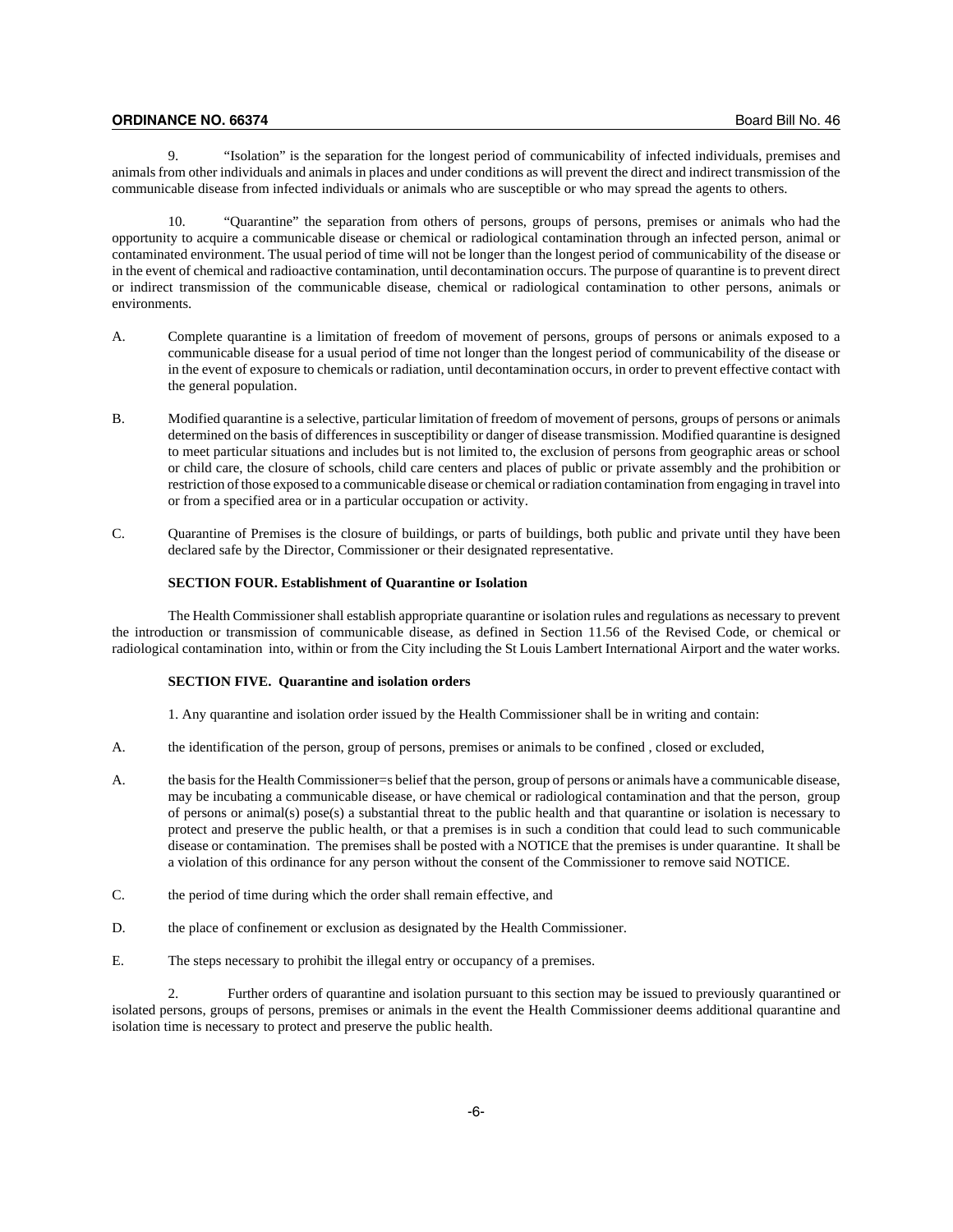#### **SECTION SIX. Isolation and quarantine premises**

Entry into quarantine and isolation premises shall be restricted under the following conditions:

- 1. The health commissioner may authorize physicians, health care workers or others access to individuals in quarantine or isolation as necessary to meet the needs of quarantined or isolated individuals;
- 2. No person, other than a person authorized by the Health Commissioner shall enter quarantine or isolation premises;
- 3. Any person entering a quarantine or isolation facility must possess infection control knowledge and use appropriate personal protective equipment;
- 4. Any person entering a quarantine or isolation premise with or without the authorization of the Health Commissioner may be quarantined or isolated.
- 5. The Health Commissioner may take whatever action necessary to decontaminate any premise and charge the owner the cost of such decontamination and said cost shall be a lien on the property..

#### **SECTION SEVEN. Relief from Isolation and quarantine**

A person confined or excluded, or owner of an animal confined under this section shall have relief from isolation if the Health Commissioner determines:

- 1. the person or animal ordered confined or excluded is no longer infected with a communicable disease, or
- 2. the person or animal no longer poses a substantial threat to the public health, and
- 3. confinement or exclusion of the person or animal is not necessary and the least restrictive alternative to protect and preserve the public health.
- 4. The owner of the quarantined premises produces documentation satisfactory to the Health Commissioner showing either mitigation or that no contamination (chemical, radiological or biological) is present and that the premises no longer presents any health hazard.

 Any person aggrieved from a decision or order of the Health Commissioner may appeal such decision within ten (10) working days of the decision or order to the Director of Health and Hospitals. Said Director shall hold a hearing within ten (10) working days of the appeal. The hearing shall determine if the decision or order was appropriate. An appeal does not stay the decision of the Health Commissioner or the Director. Neither the City of St. Louis nor any of its employees, agents, contractors or members of the police department shall be held responsible for any lost wages, income or other damages due to the quarantine or isolation imposed hereunder.

#### **SECTION EIGHT. Enforcement**

Whenever an order of the Health Commissioner or Director in relation to quarantine and isolation of the City of St. Louis or property owned by the City including the St Louis Lambert International Airport and the water works, a copy of the order shall be transmitted to the Board of Police Commissioners and the Chief of Police, the City Fire Department and the City Emergency Management Agency (CEMA) and to officials in the county where the premises are located if not in the City. The Board of Police Commissioners and the Chief of Police, the City Fire Department and the City Emergency Management Agency (CEMA) are directed to aid and assist the Health Commissioner, or the Commissioner=s designee, in the enforcement of the quarantine or isolation order whenever requested to do so.

## **SECTION NINE. Penalty Clause.**

Every person convicted of a violation of any Section of this Ordinance shall be punished by a fine of not less than one (\$1) dollar, nor more than five hundred (\$500) dollars, or by imprisonment for not more than ninety (90) days, or by both such fine and imprisonment. Each day that any violation shall continue, it shall constitute a separate offense.